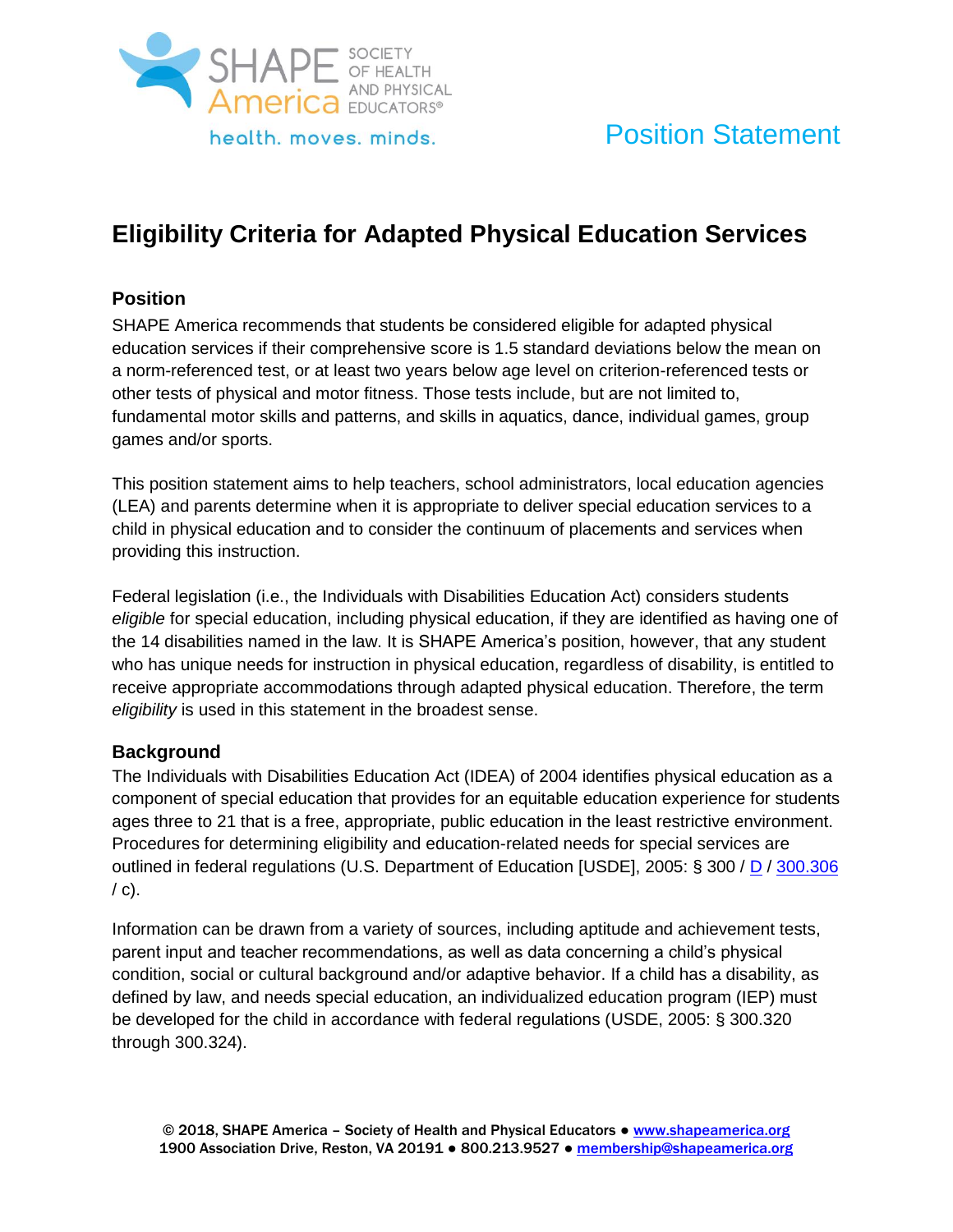Nowhere does the law state precisely what criteria for motor performance should be used to determine whether a student needs special physical education services. In other words, at what point should a child be considered for adapted physical education or other interventions along a continuum of services? LEAs across the country have used a variety of qualifying criteria for special education services, which include a continuum from general physical education to special class placements.

Determining motor performance is a multi-faceted process; therefore, tests used as part of this process should measure the areas of physical education listed in IDEA's definition of physical education. Specifically, they should include physical and motor fitness; fundamental motor skills and patterns; and skills in aquatics, dance and individual and group games and sports, including intramural and lifetime sports or some combination thereof.

Because of potential differences in the assessment procedures used, students who receive adapted physical education services in one state might not qualify for those services in another state. Even more distressing, students who receive such services in one school district might not receive them in a neighboring district because of different eligibility criteria, different qualifications of teachers, or different modes of delivering the services. Thus, when a family moves, a child's learning opportunities can be compromised.

The Rehabilitation Act of 1973 (P.L. 93-112), a federal civil rights law protecting individuals with disabilities, prompted regulations that apply to state departments of education, school districts, and colleges and universities. All programs and activities receiving federal assistance were precluded from discriminating on the basis of "handicap." The law did not go far enough, however, in providing specific guidance with regard to a free, appropriate public education in the least restrictive environment, which is the hallmark of subsequent education-related legislation.

Congress passed the Education for All Handicapped Children Act (P.L. 94-142) in 1975, with subsequent reauthorizations evolving into IDEA. This reauthorization currently requires that the education of children with disabilities be provided in the least restrictive environment. More precisely, each public agency must ensure, to the maximum extent appropriate, that any child with a disability is educated alongside his or her typically developing peers. It is the prerogative of each LEA to determine when a fully integrated approach for physical education is not in a child's best interest and, thus, what interventions are needed to support his or her learning.

## **Legislative Mandates**

IDEA (P.L. 108-446) defines physical education as a necessary component of special education for children and youth ages three to 21 who qualify for special education services. The term "special education" means specially-designed instruction, at no cost to parents, that meets the unique needs of a child with a disability. This specially-designed instruction includes: (a) instruction conducted in the classroom, in the home, in hospitals and institutions, and in other settings; and (b) instruction in physical education (USDEducation, 2005: §300.26).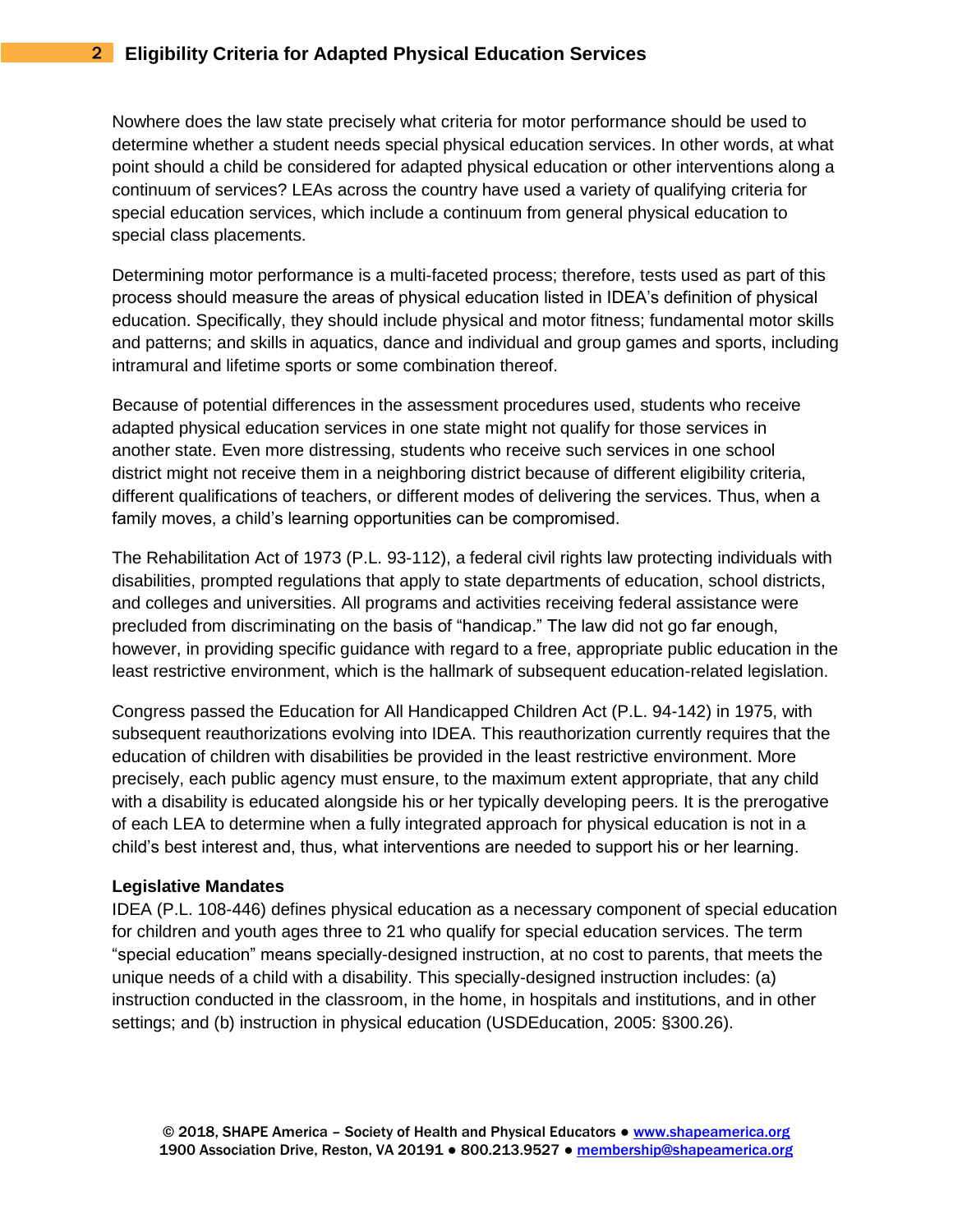IDEA also defines physical education as a direct service, which includes instruction in physical fitness; motor fitness; fundamental motor skills and patterns; and skills in aquatics, dance and individual and group games and sports (including intramurals and lifetime sports). As mentioned in IDEA, service-delivery options can take place in a variety of settings, ranging from instruction in the home or hospital to inclusion in a general education class. The setting should always be based on a student's individual needs.

Removing children with disabilities from the general physical education environment should occur only if the nature or severity of the disability is such that education in the regular classes, with the use of supplementary aids and services, cannot be performed satisfactorily.

In the event that specially-designed physical education services are prescribed, IDEA mandates the inclusion of adapted physical education goals and objectives in a child's IEP, as well as statements that describe:

- a. The student's current level of performance, measurable goals and objectives
- b. Placement options available for implementing the education program
- c. Assessment procedures used to determine when the goals and objectives are achieved
- d. The accommodations to be provided so that the student can participate in physical education safely and successfully

School-age children who have disabilities but do not qualify for services under IDEA nevertheless are protected from discrimination based on disability. Section 504 of the Rehabilitation Act of 1973 mandates that LEAs provide a free, appropriate public education for every child with a qualifying disability:

No otherwise qualified individual with a disability in the United States, shall, solely by reason of his or her disability, be excluded from participation in, be denied the benefits of or be subjected to discrimination under any program or activity receiving Federal assistance (U.S. Department of Health, Education and Welfare, 1974: 29 U.S.C. §794(a), 34 C.F.R. §104.4(a)).

Children with disabilities are never required to try out for, meet specific criteria (such as skill level, behavior or need for support), or qualify for admittance into the general physical education class. Therefore, LEAs must provide reasonable accommodations for physical education, as well as equal opportunities for students who wish to participate in extracurricular, intramural or interscholastic sports programs.

# **Relationship of Adapted PE to the National Standards for Physical Education**

All students are entitled to a quality physical education. Adapted physical education *is* quality physical education, consistent with the curriculum approved by the LEA, taught to able-bodied students and tailored to the needs of individual students.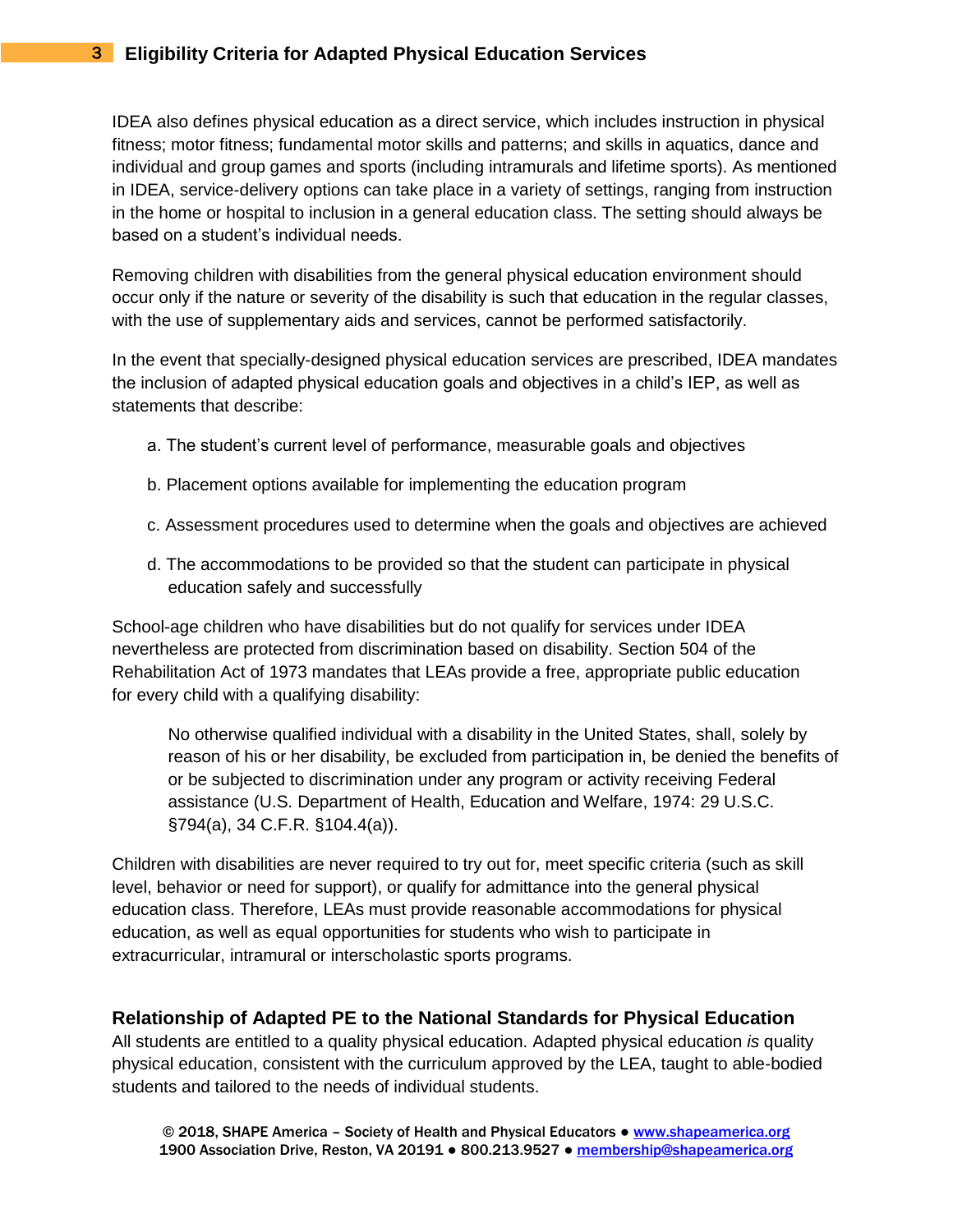A quality physical education program has a curriculum that is based on standards, is developmentally appropriate, identifies measurable learning goals, and includes a scope and sequence. A few states have their own written standards; it is recommended, however, that states that don not already have written standards for physical education adopt SHAPE America's National Standards for K-12 Physical Education. These National Standards provide the foundation for quality physical education programs that are both developmentally and instructionally relevant for all students (SHAPE America – Society of Health and Physical Educators, 2014. Adapted physical education, therefore, should also be built upon these standards, which hold that a physically literate individual:

**Standard 1:** demonstrates competency in a variety of motor skills and movement patterns.

**Standard 2:** applies knowledge of concepts, principles, strategies and tactics related to movement and performance.

**Standard 3:** demonstrates the knowledge and skills to achieve and maintain a healthenhancing level of physical activity and fitness.

**Standard 4:** exhibits responsible personal and social behavior that respects self and others.

**Standard 5:** recognizes the value of physical activity for health, enjoyment, challenge, selfexpression and/or social interaction.

The teacher of students with disabilities in physical education must employ an appropriate menu of different strategies while developing and implementing a physical education curriculum that ensures that students of *all* abilities have the opportunity to pursue a lifetime of healthful physical activity.

"The idea of differentiating instruction is an approach to teaching that advocates active planning for and attention to student differences in classrooms, in the context of high-quality curriculums" (Tomlinson, 1992).

Differentiation allows teachers to manipulate four variables to better ensure student success:

- Content (what you teach)
- Process (how you teach)
- Environment (where and with what you teach)
- Product (how student learning is measured)

The teacher adapts the curriculum to fit the needs, interests and abilities of *each* student. Using the National Standards as a compass, and with appropriate professional development and support, teachers of adapted physical education should be equipped to provide students with the active learning experiences they need to acquire the knowledge, skills, attitudes and values to which they are entitled.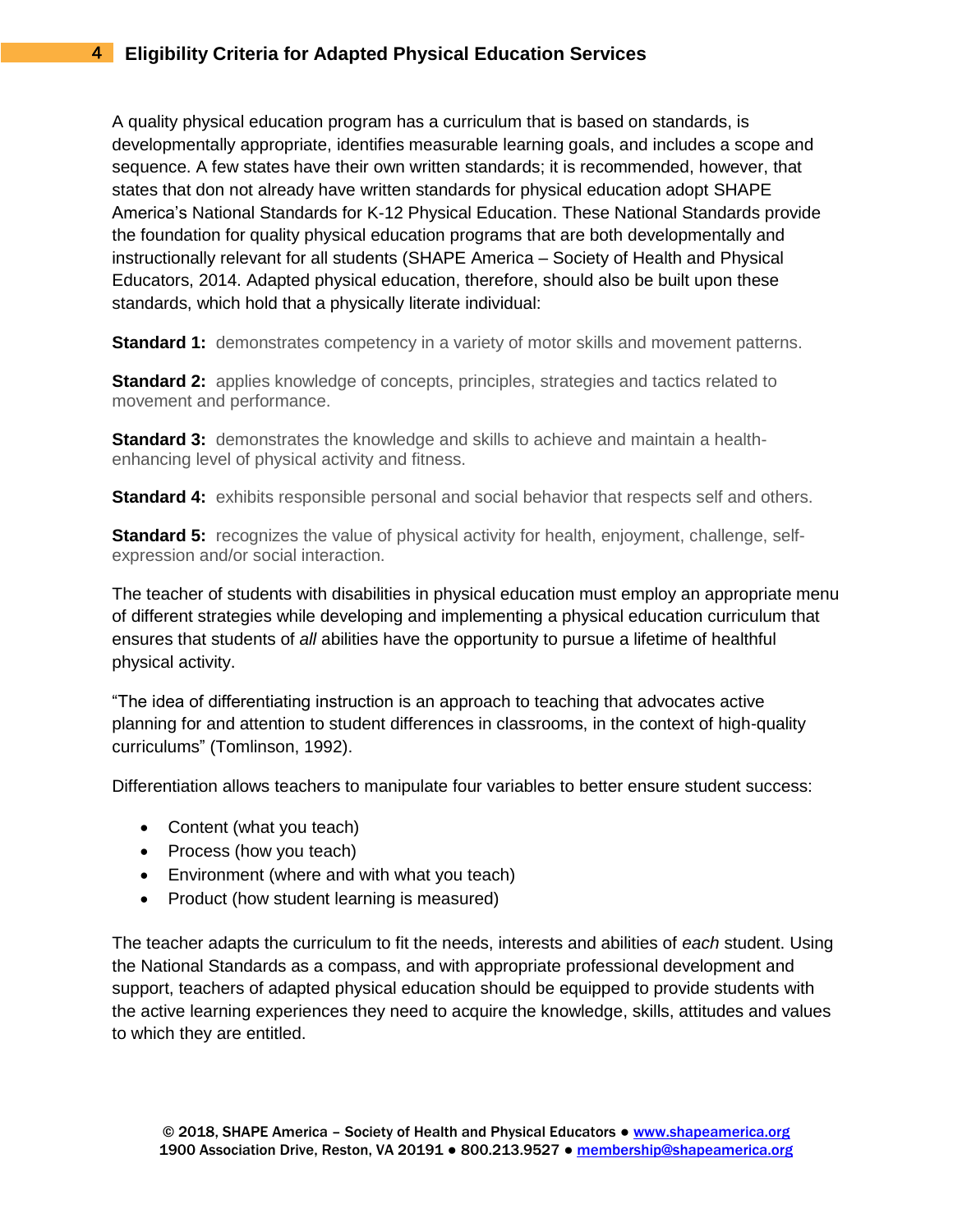### **Physical Education Placement for Children With Disabilities**

IDEA states that students with disabilities must be placed in the least restrictive environment:

To the maximum extent appropriate, children with disabilities ... are educated with children without disabilities, and that special classes, separate schooling or other removal of children with disabilities from regular education environments occur *only*  when the nature or severity of the disability is such that education in regular classes with the use of supplementary aids and services cannot be achieved satisfactorily. (U.S. Department of Health, Education and Welfare, 1977, p. 42497).

The least restrictive environment is defined as the setting where students with disabilities can work, successfully and safely, on the general physical education curriculum, as well as on their individualized objectives (as outlined in their IEP). Students with disabilities can be placed in general physical education (GPE), a GPE setting with modifications, in a segregated setting, or a combination of GPE and segregated placement. In any case, the placement decision should relate to what is most beneficial educationally to the student and must be based on the student's current level of performance.

In some court cases, "beneficial" has been defined broadly to mean working purposefully and effectively on IEP goals and learning the psychomotor skills that able-bodied students are being taught, as well as non-academic benefits such as improved social skills and behavior. The physical educator involved in the process, whether it is the adapted physical education specialist or the general physical educator, must keep these goals in mind.

In addition, it is important to remember that adapted physical education is the *service,* not the *placement.* So, if a child has unique needs in motor performance, the decision on placement still rests with the entire multidisciplinary team. The adapted physical education specialist is part of the multidisciplinary team and is an essential player in the decision-making process. Thus, together, the team should determine modifications and the most appropriate placement for the child.

A student's psychomotor skill set is not the only area that the multidisciplinary team must take into consideration: at least two forms of measurement should be used. The team must take into consideration behavior, sensory needs, socialization skills, ability to perform with the class, and individualized goals — as well as parent preferences —when making decisions regarding placement and providing services. For example:

Eighth-grader Dishon has spina bifida and uses a wheelchair. Although he scored below the 25th percentile, or at -0.7 standard deviations below the mean on the Brockport Fitness Test, his positive behavior and excellent social skills led his multidisciplinary team to decide that he should be placed in GPE. That was deemed the least restrictive environment in which Dishon could work on his IEP objectives. So, psychomotor ability represents only one component used in the decision-making process.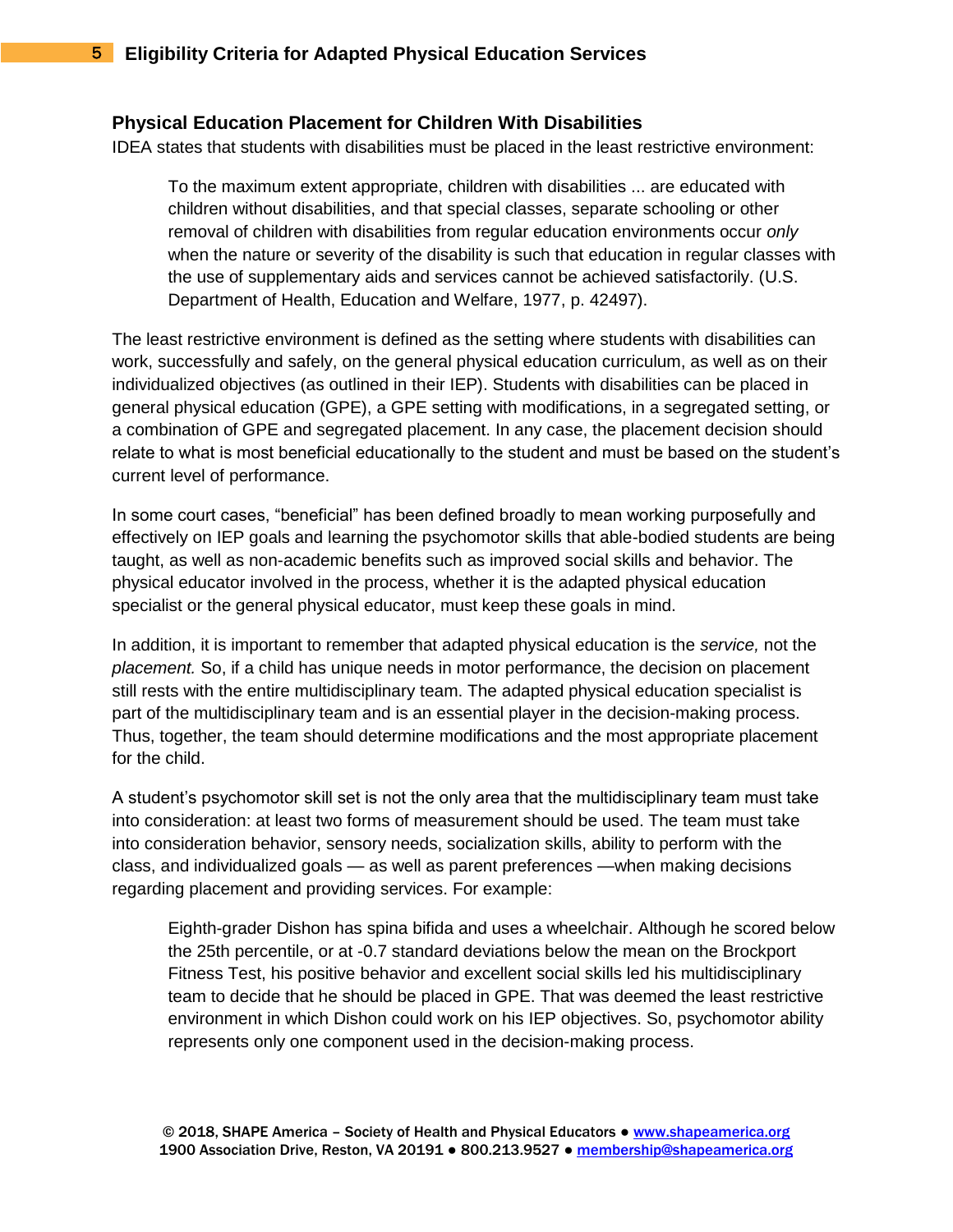Fourth-grader Yuki has autism. Although she is above the 85th percentile, or 1.0 standard deviations above the mean on her psychomotor tests, she has a difficult time in a GPE class with 60 children, two teachers and her paraeducator. The noise and student movement cause her to retreat, curling up in a corner. A more appropriate placement for Yuki would be a much smaller class with several trained peer tutors.

SHAPE America's Adapted Physical Activity Special Interest Group recommends that fitness, psychomotor skills, socialization, behavior, ability to be in large groups, and parental interests be carefully considered before determining a student's placement. In addition, the entire multidisciplinary team that works with a child should make the decision. The multidisciplinary team, including the adapted physical educator and general physical educator, brings a wealth of backgrounds and experiences to the table and can make aninformed decision better than one person who might have limited knowledge of the child's needs.

## **Action Statement**

As practiced today, adapted physical education has been shaped significantly by the mandates within IDEA. Those mandates prescribe an obvious, yet not always initiated, course of action that all stakeholders in a student's physical education must follow.

Teachers, curriculum designers, administrators and parents must seek the most equitable ways of making the knowledge and skills of the discipline of physical education accessible to each student. *All* must share a dedication to SHAPE America's goal of developing physically literate individuals who have the knowledge, skills and confidence to enjoy a lifetime of healthful physical activity (SHAPE America, 2014).

The National Board for Professional Teaching Standards (1989) has formulated a vision for accomplished teaching. Paraphrased here, that vision certainly is suitable as physical educators act on the tenets of this position statement:

Accomplished teachers must be committed to knowing each student and implementing the most suitable instruction for his or her abilities, which includes using diverse instruction strategies to teach for understanding, and multiple methods for measuring student growth and understanding. Teachers also must collaborate with other professionals to improve student learning; work on instruction policy, curriculum development and staff development; and evaluate school progress and the allocation of resources to meet state and local education objectives.

Any stakeholder in the process of reviewing policy for appropriately placing students for adapted physical education services must initiate these steps:

- Advocate consistently for the importance of physical education for students with disabilities, focusing foremost on each child's needs.
- Know the law regarding the education of students with disabilities.
- Familiarize oneself with the LEA's guidelines regarding educating students with disabilities.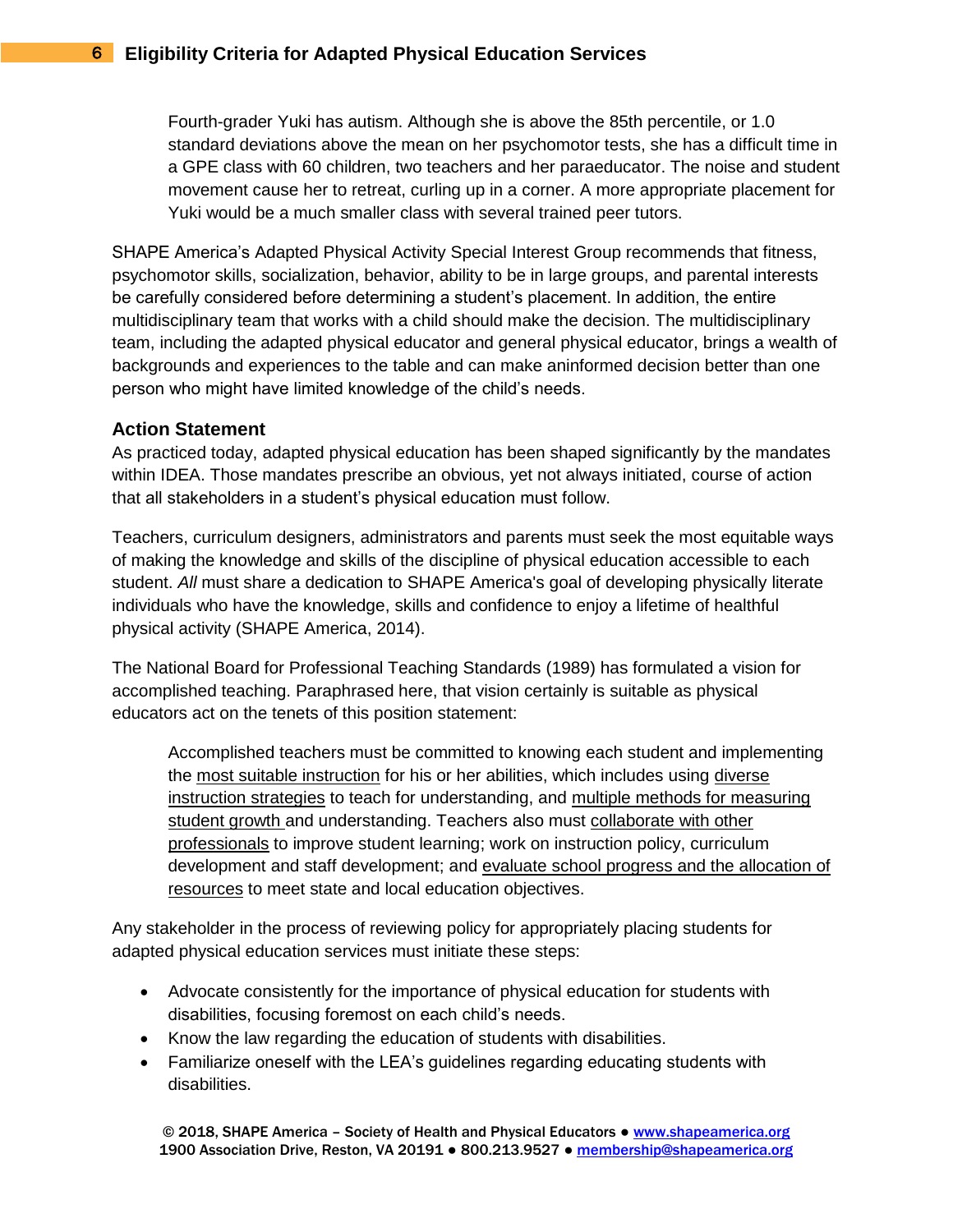- Identify and involve relevant stakeholders, both within and beyond the school setting, to assess the current policy and services regarding placing students with disabilities in physical education.
- Establish guidelines to determine entry, exit and placement criteria for appropriate services for children with disabilities. Determining a child's eligibility for adapted physical education services should include an appropriate testing method to evaluate his or her current level of performance and other relevant sources of information, such as parents and teachers.
- Provide a continuum of placement options for children with disabilities beyond just segregated adapted physical education and full inclusion.
- Develop quality adapted physical education curricula that are consistent with the SHAPE America National Standards and the curriculum for able-bodied students, to meet the needs and abilities of each student.
- Design and implement staff development to enhance teachers' understanding and practice of teaching adapted physical education.
- Monitor the ongoing progress of each student to ensure that instruction occurs in the least restrictive environment.

## **Suggested Citation**

SHAPE America – Society of Health and Physical Educators. (2018). *Eligibility criteria for adapted physical education services* [Position statement]. Reston, VA: Author.

## **Position Statement Writing Team**

Janet A. Seaman, Chair, Sacramento, CA Cindy Combs, Newton Public Schools, Newton, KS Ann Griffin, Grant Wood Area Education Agency, Cedar Rapids, IA Kathy Kochersperger, Shawnee Mission Schools, Shawnee Mission, KS Lauren Lieberman, State University of New York, Brockport, NY David Martinez, Cherokee County School District, Canton, GA Kristi Menear, University of Alabama, Birmingham, AL Shelly Smith, Rockwood Public Schools, Ellisville, MO

## **Acknowledgements**

The following colleagues provided valuable input, feedback and suggestions for content: Martin Block, University of Virginia, Charlottesville, VA; Doug Collier, State University of New York, Brockport, NY; Luis Columna, State University of New York, Cortland, NY; Kimble Morton, California State Diagnostic School, Los Angeles, CA; Kathy Omoto, Clark County Schools, Las Vegas, NV; and Waldon Williams, California Department of Education, Sacramento, CA.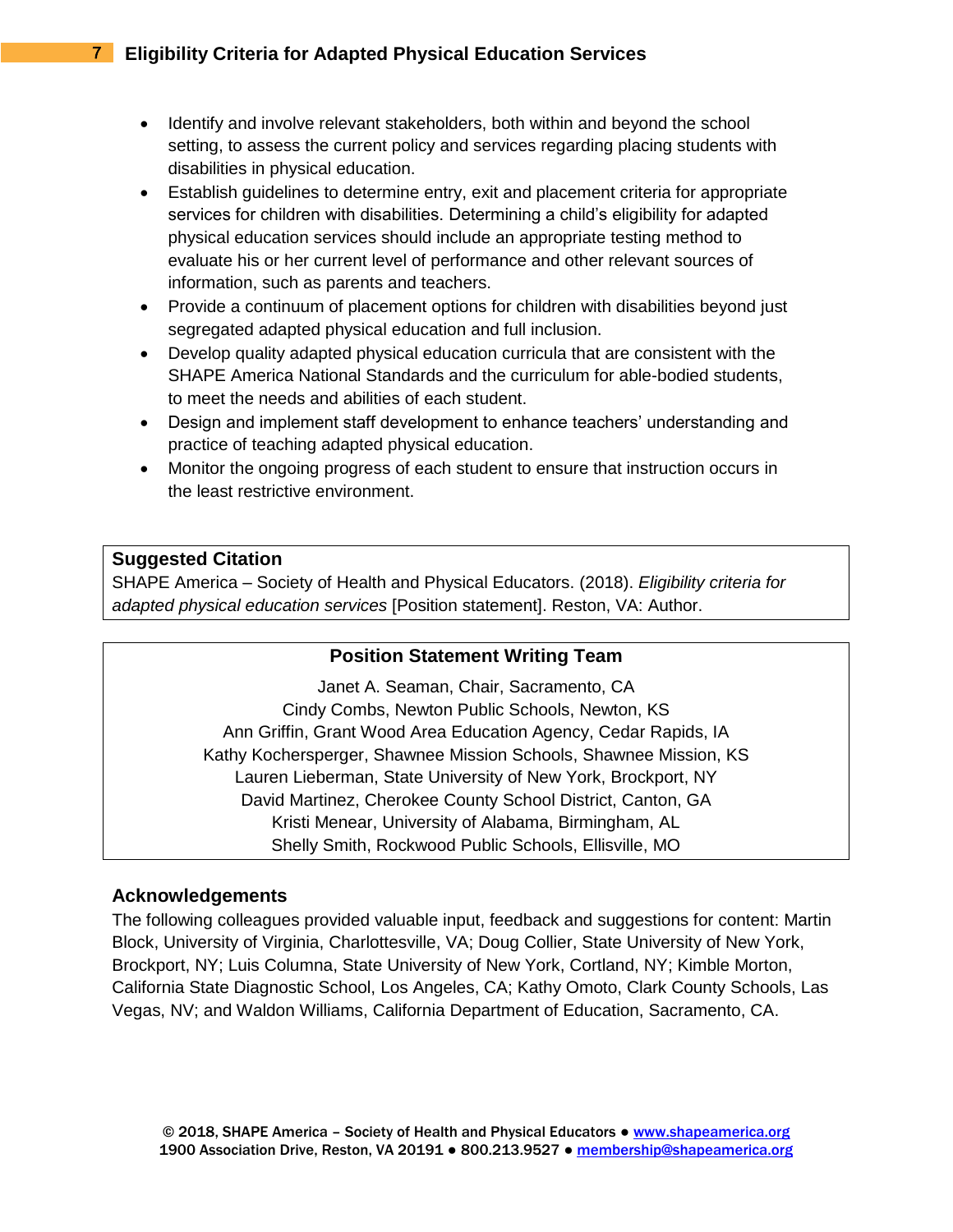## **References**

- National Board for Professional Teaching Standards. (1989). *What teachers should know and be able to do:* Policy Position (Five Core Propositions). Arlington, VA: Author. http://www.nbpts.org/the\_standards/the\_five\_core\_propositions
- SHAPE America Society of Health and Physical Educators. (2014). National standards and grade-level outcomes for K-12 physical education. Champaign, IL: Human Kinetics.
- Tomlinson, C.A. (1992). *Fulfilling the promise of differentiation: Responding to the needs of all learners*. http://www.caroltomlinson.com/.
- U. S. Department of Education. (June 21, 2005). *Individuals with Disabilities Education Act*  Amendments of 2004. Vol. 70, Number 118, 34 CFR, § 300. Washington, DC: Author.
- U.S. Department of Health, Education and Welfare. (1974). *504 Regulations for the Rehabilitation Act of 1973, Rehabilitation Act Amendments of 1974, and Education of the Handicapped Act,* Federal Register, 45:339-395, Washington, DC, Author.
- U.S. Department of Health, Education and Welfare, Office of Education. (August 23, 1977). *Federal Register.* Part II.B. Washington, DC: Author.

## **Resources**

- Auxter, D., Pyfer, J., Zittel, L., & Roth, K. (2009). *Principles and methods of adapted physical education and recreation* (11th ed.). Boston, MA: McGraw-Hill.
- Block, M. E. (2007). *A teacher's guide to including students with disabilities in general physical education* (3rd ed.). Baltimore, MD: Paul H. Brookes.
- Block, M., Hornbaker, J. L., & Klavina, A. (2006). Functional assessment of students with severe disabilities. *Palaestra, 22*(4), 25 – 31, 43.
- Block, M. E., Klavina, A., & Flint, W. (2007). Including students with severe, multiple disabilities in general physical education. *Journal of Physical Education, Recreation & Dance, 78*(3), 29-32..
- DePauw, K. P., & Gavron, S. J. (2005). *Disability and sport* (2nd ed.). Champaign, IL: Human Kinetics.
- Dunn, J. M., & Leitschuh, C. A. (2010). *Special physical education* (9th ed.). Dubuque, IA: Kendall/Hunt.
- Durstine, J. L., Moore, G. E., Painter, P. L., & Roberts, S. O. (2009). *ACSM's exercise management for persons with chronic diseases and disabilities* (3rd ed.)*.* Champaign, IL: Human Kinetics.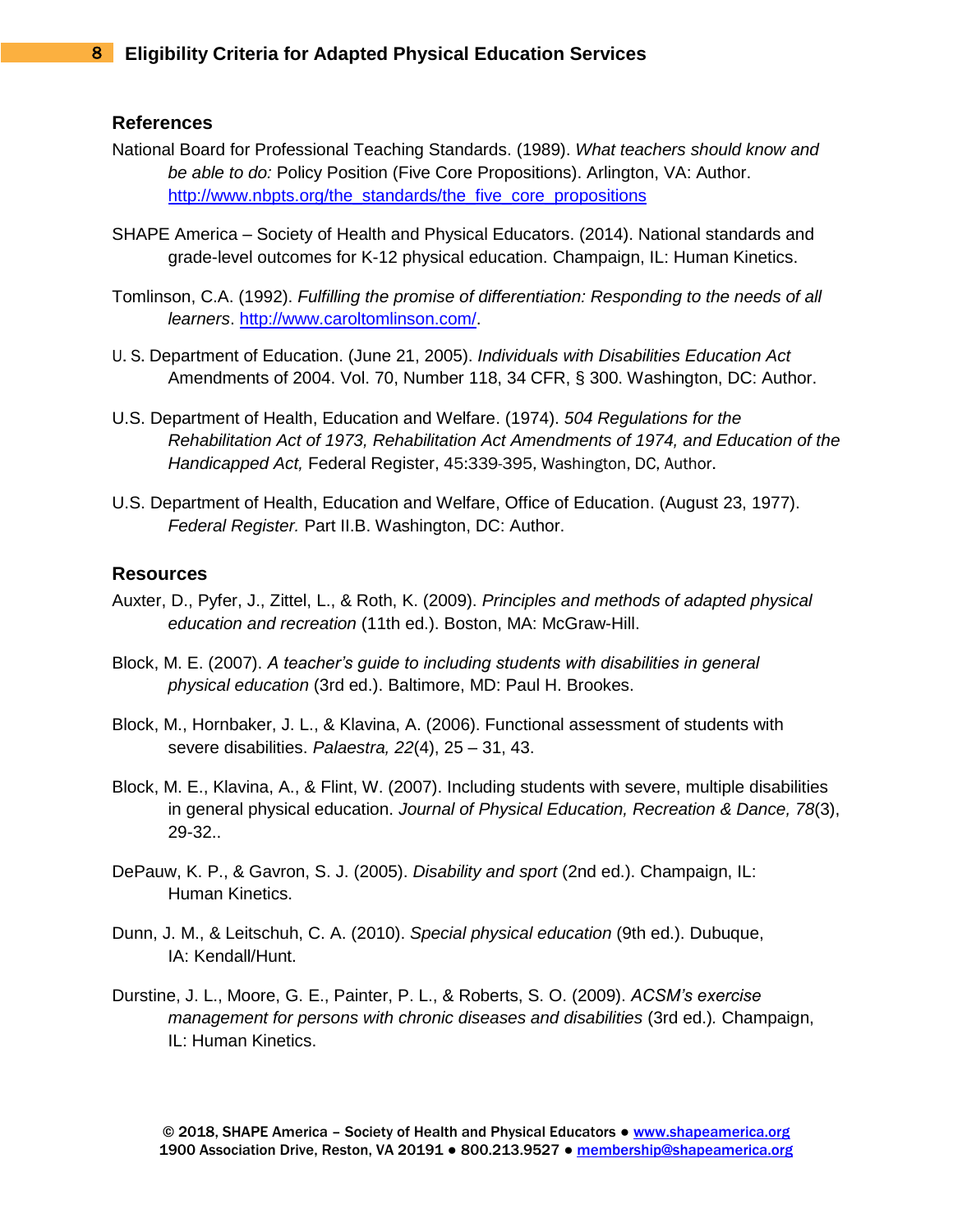- Education Encyclopedia StateUniversity.com. (2010). *A resource for professional educators*. Retrieved from http://education.stateuniversity.com/pages/1733/Adapted-Physical-Education.html.
- Horvat, M., Block, M. E., & Kelly, L. E. (2007). *Developmental and adapted physical activity assessment.* Champaign, IL: Human Kinetics.
- Houston-Wilson, C., Lieberman, L., Horton, M., & Kasser, S. (1997). Peer tutoring: A plan for instructing students of all abilities. *Journal of Physical Education, Recreation &Dance, 68*(6), 39-44.
- Huettig, C., & Roth, K. (2002). Maximizing the use of APE consultants: What the general physical educator has the right to expect. *Journal of Physical Education, Recreation & Dance, 73*(1), 32 – 35, 53. Kasser, S. L., & Lytle, R. K. (2005). *Inclusive physical activity: A lifetime of opportunities.* Champaign, IL: Human Kinetics.
- Kelly, L. (2006). *Adapted physical education national standards* (2nd ed.)*.* Champaign, IL: Human Kinetics.
- Kowalski, E., Lieberman, L. J., & Daggett, S. (2006). Getting involved in the IEP process. *Journal of Physical Education, Recreation & Dance, 77*(7), 35 – 39.
- Kowalski, E., Lieberman, L., Pucci, G., & Mulawka, C. (2005). Implementing IEP or 504 goals and objectives into general physical education. *Journal of Physical Education, Recreation & Dance, 76*(7), 33-37.
- Lieberman, L. J. (Ed.) (2007). *Paraeducators in physical education: A training guide to roles and responsibilities.* Champaign, IL: Human Kinetics.
- Lieberman, L. J., & Houston-Wilson, C. (2009). *Strategies for inclusion: A handbook for physical educators* (2nd ed.)*.* Champaign, IL: Human Kinetics.
- Munford, V. E., & Chandler, J.P. (2009). Strategies for supporting inclusive education for students with disabilities. *Strategies, 22(3),* 10-15.
- SHAPE America Society of Health and Physical Educators. (2009). *Appropriate instructional practice guidelines, K-12: A side-by-side comparison.* Reston, VA: Author.
- Piletic, C., Davis, R., Aschemeier, A. (2005). Paraeducators in physical education. *Journal of Physical Education, Recreation & Dance, 76*(5), 47-55.
- Seaman, J. A., DePauw, K. P., Morton, K. B., & Omoto, K. (2007). *Making connections: From theory to practice in adapted physical education* (2nd ed.). Scottsdale, AZ: Holcomb Hathaway.
- Sherrill, C. (2004). *Adapted physical activity, recreation, and sport: Crossdisciplinary and lifespan* (6th ed.). Boston, MA: McGraw-Hill.

© 2018, SHAPE America – Society of Health and Physical Educators ● [www.shapeamerica.org](http://www.shapeamerica.org/) 1900 Association Drive, Reston, VA 20191 • 800.213.9527 • [membership@shapeamerica.org](mailto:membership@shapeamerica.org)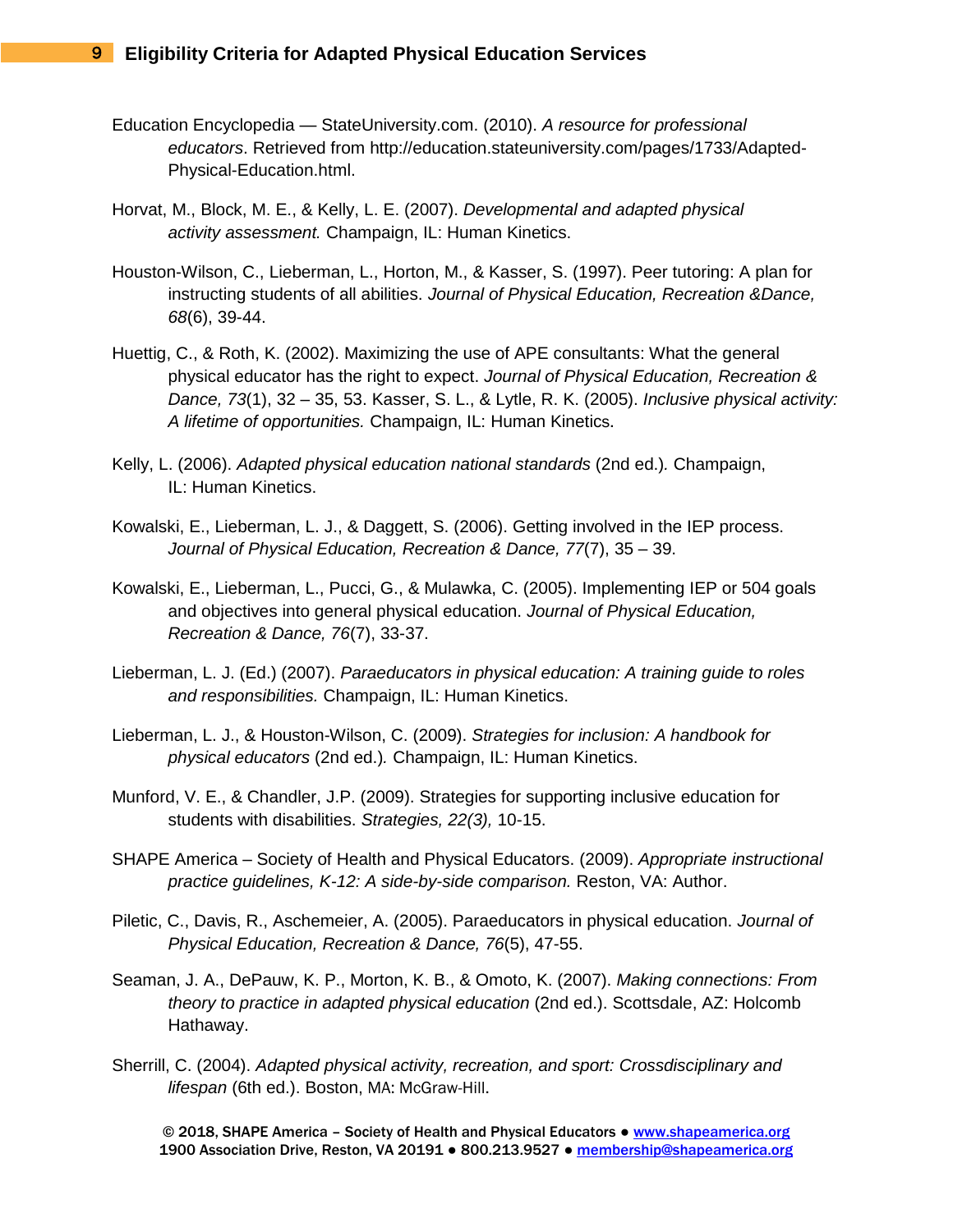- Silliman-French, L., Candler, C., French, R., & Hamilton, M. L. (2007). I have students with physical and motor problems: How can an APE, OT or PT help? *Strategies, 20(4),* 15 – 20.
- Tripp, A., & Zhu W. (2005). Assessment of students with disabilities in physical education: Legal perspectives and practices. *Journal of Physical Education, Recreation & Dance, 76*(2),  $41 - 47$ .
- Winnick, J. P. (2005). *Adapted physical education and sport* (4th ed). Champaign, IL: Human Kinetics.

## **Commonly Used Motor Assessment Tools**

Bruininks-Oseretsky Test of Motor Proficiency (BOT-2) American Guidance Service [https://www.pearsonclinical.com/therapy/products/100000648/bruininks-oseretsky-test-of-motor](https://www.pearsonclinical.com/therapy/products/100000648/bruininks-oseretsky-test-of-motor-proficiency-second-edition-bot-2.html)[proficiency-second-edition-bot-2.html](https://www.pearsonclinical.com/therapy/products/100000648/bruininks-oseretsky-test-of-motor-proficiency-second-edition-bot-2.html)

Devpro Motor Skills Assessment C&D Kofahl Enterprises <http://www.devprosoftware.com/usingwin.php>

FITNESSGRAM® and Brockport Physical Fitness Test Human Kinetics <http://www.cooperinstitute.org/fitnessgram>

[http://www.humankinetics.com/products/all-products/brockport-physical-fitness-test-manual-](http://www.humankinetics.com/products/all-products/brockport-physical-fitness-test-manual-2nd-edition-with-web-resource)[2nd-edition-with-web-resource](http://www.humankinetics.com/products/all-products/brockport-physical-fitness-test-manual-2nd-edition-with-web-resource)

Test of Gross Motor Development (TGMD-2) Pro-Ed [www.proedinc.com](http://www.proedinc.com/)

## **Internet Resources**

[https://www.shapeamerica.org//publications/resources/pa/upload/Adapted-Physical-Education-](https://www.shapeamerica.org/publications/resources/pa/upload/Adapted-Physical-Education-Resource-Manual.pdf)[Resource-Manual.pdf](https://www.shapeamerica.org/publications/resources/pa/upload/Adapted-Physical-Education-Resource-Manual.pdf) *Adapted Physical Education Resource Manual,* SHAPE America – Society of Health and Physical Educators

[https://www.shapeamerica.org//publications/resources/pa/upload/Disability-Etiquette.pdf](https://www.shapeamerica.org/publications/resources/pa/upload/Disability-Etiquette.pdf) *Disability Etiquette: Tips for Interacting With Individuals With Disabilities,* St. Mary's County Commission for People with Disabilities

http://www.campabilities.org/instructional-materials.html

Camp Abilities. Instructional videos for teaching children with visual impairments.

© 2018, SHAPE America – Society of Health and Physical Educators ● [www.shapeamerica.org](http://www.shapeamerica.org/) 1900 Association Drive, Reston, VA 20191 . 800.213.9527 . [membership@shapeamerica.org](mailto:membership@shapeamerica.org)